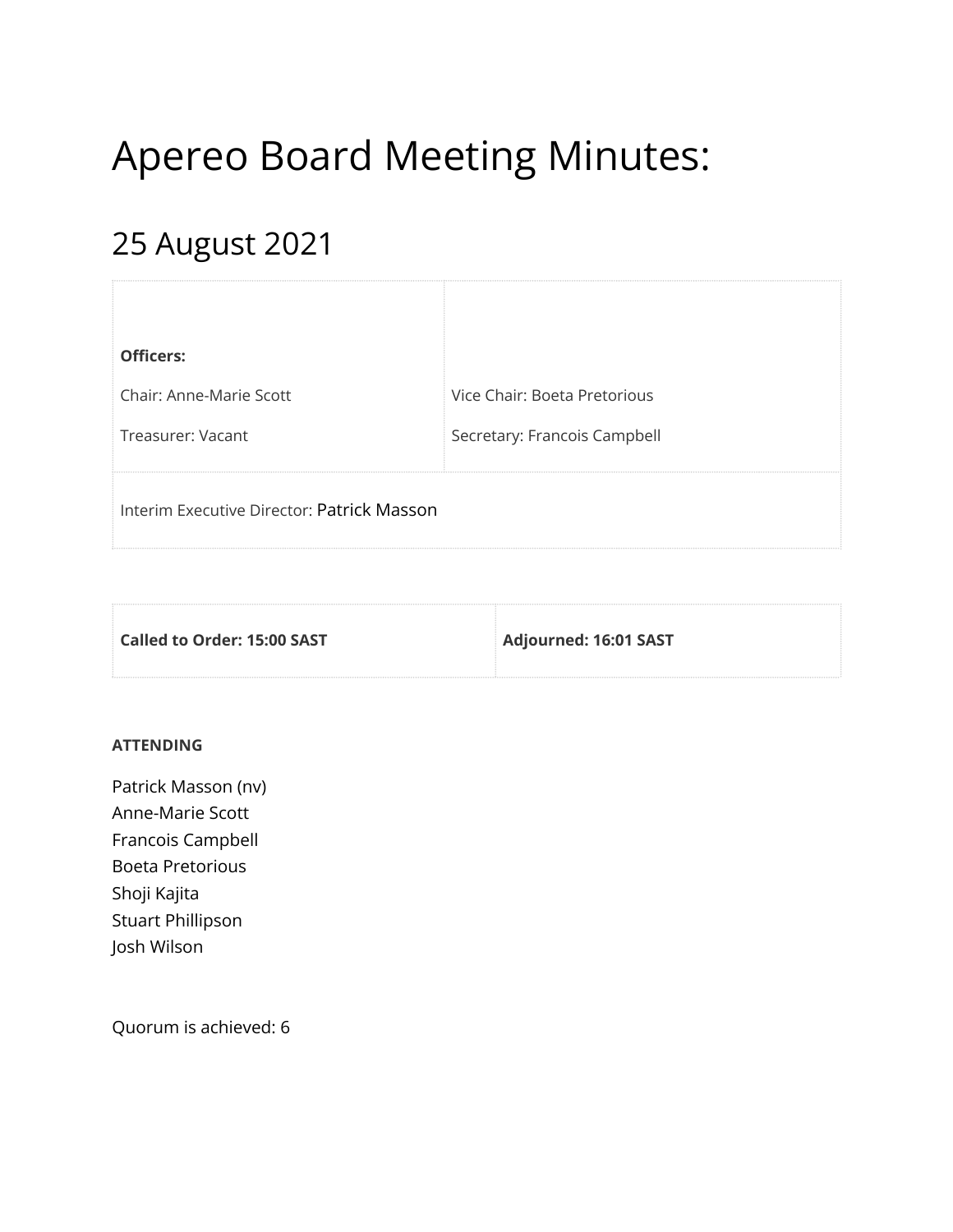# **Agenda**

- **1. Apologies for Absence:**
	- **1.1. None**
- **2. Minutes of the July 2021 Board Call**
	- **2.1. Moved and Seconded**
- **3. Monthly Financial Reports -** ( Overall the quality of the accountants report has proved challenging and not very helpful )
	- 3.1. Apereo Report
		- 3.1.1. Review of the report, questions around the restricted versus unrestricted balances. Explanation given on the reasoning behind the subscriptions appearing as risk or debt
		- 3.1.2. Further requests regarding the dashboard to filter the overall status
	- 3.2. CAS Report
		- 3.2.1.
	- 3.3. OAE Report
	- 3.4. Opencast Report
	- 3.5. Sakai Report
	- 3.6. uPortal Report
	- 3.7. **Action:** OpenApereo 2021 close out to be completed and awaiting feedback.
		- 3.7.1. AGM and New Jersey Charity Laws requiring Face to face meetings.

# **4. E.D. Report**

- 4.1. Organizational Review
	- 4.1.1. Unpacked the review process and document for boards review
- 4.2. Community
	- 4.2.1. Events
		- 4.2.1.1. Open Apereo 2022 for consideration and urgent response.
			- 4.2.1.1.1. Open Apereo final Balance Sheet
			- **4.2.1.1.2. Action: Finance group to conduct 2022 budget**
		- 4.2.1.2. OSI in kind sponsor
		- 4.2.1.3. OSPO++ group
- 4.3. Operations
	- 4.3.1. Update Iron Mountain account access.
		- 4.3.1.1. Motion: Approve account access to Iron Mountain based on role within the organization, and to include: Apereo Board Chair, Apereo Board Secretary, and Apereo Executive Director.
			- 4.3.1.1.1. Updated policies and details where required.
			- 4.3.1.1.2. Moved: Francois, Seconded: Boeta
	- 4.3.2. Domestic Registered Agent (New Jersey)
		- 4.3.2.1. Updated the addresses and contacts for the registered agency.
		- 4.3.2.2. Apereo was not up to date, but has been brought into good standing with the state.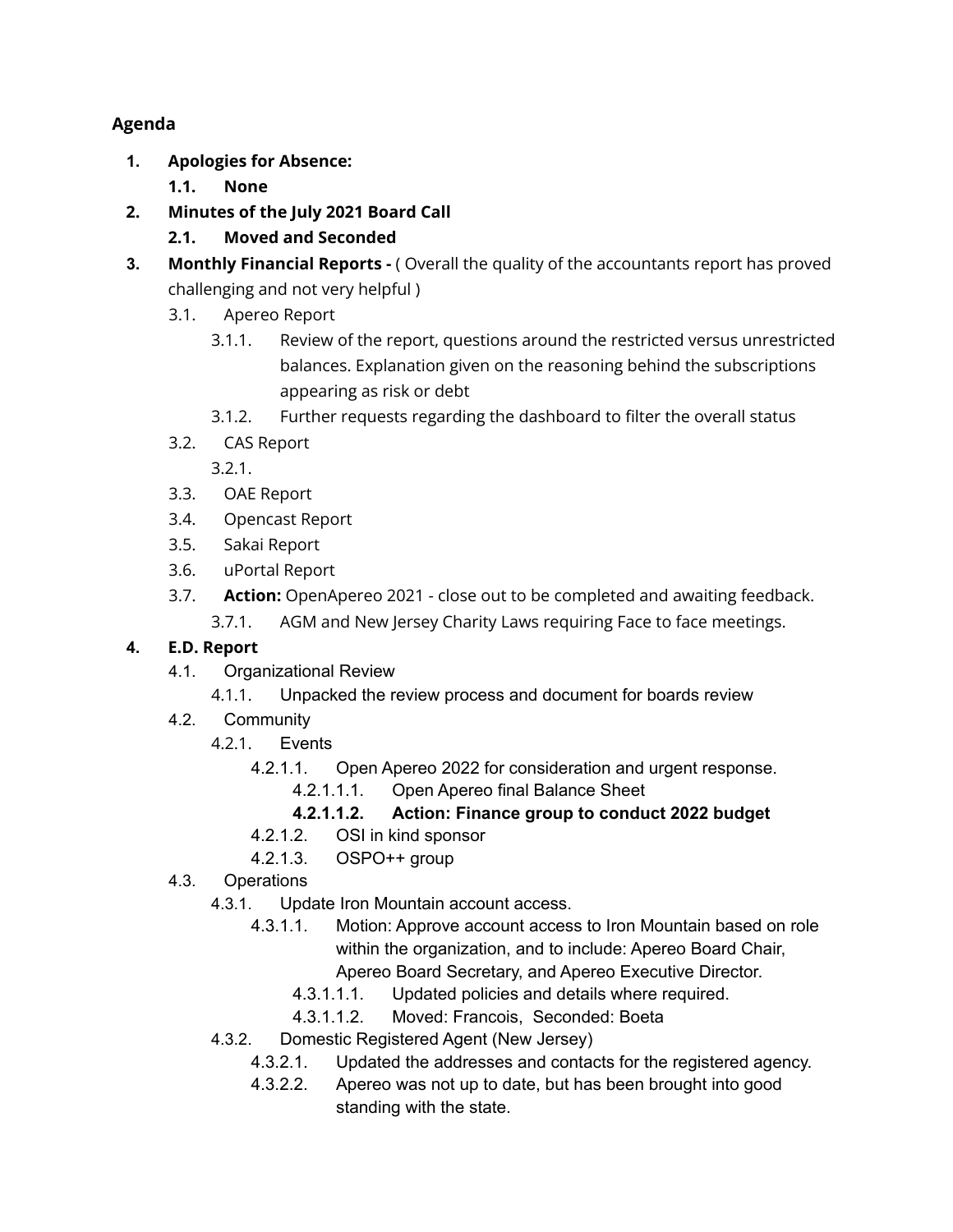- 4.3.3. Apereo Addresses
	- 4.3.3.1. CT Corporation was purchased and thus a change in address
	- 4.3.3.2. Kevin Taylor IP holder for Apereo Marks
	- 4.3.3.3. Business Address Correct
	- 4.3.3.4. Billing Address for Concentra Correct
	- 4.3.3.5. Mailing Address none
	- 4.3.3.6. Physical Domicile Address none
	- 4.3.3.7. Remit Address Reymans for Deposit
	- 4.3.3.8. Action: A proposal on recommendation of the addresses and by-laws.
- 4.3.4. Update PNC Bank Account Signatories
	- 4.3.4.1. Motion: Approve updating PNC bank account signatories based on role within the organization, and to include: Apereo Accountant, Apereo Board Chair, Apereo Board Treasurer, and Apereo Executive Director.
		- 4.3.4.1.1. Moved by Stuart, seconded by Josh
- 4.3.5. Accounting Services
	- 4.3.5.1. Motion: Approve proposal with Phyllis Dobbs for accounting services.
	- 4.3.5.2. Moved by Francois, seconded by Boeta
- 4.3.6. Contracts
- 4.3.7. Contractors
	- 4.3.7.1. Motion: Approve Hallway Tech Contract
		- 4.3.7.1.1. To approved via email
- 4.3.8. Vendors
	- 4.3.8.1. Motion: Approve Concetra-CMS 2021 agreement for administrative services
		- 4.3.8.1.1. To approved via email
	- 4.3.8.2. Motion: Approve termination of services with Rehmanns by end of September 2021
		- 4.3.8.2.1. To approved via email
- 4.3.9. Insurance Policies
	- 4.3.9.1. Motion: Approve Commercial Umbrella Liability policy and payment
		- 4.3.9.1.1. To approved via email
	- 4.3.9.2. Motion: Approve Business Owners policy and payment
		- 4.3.9.2.1. To approved via email
- 4.3.10. Working with Finance Group to propose Spending Thresholds
	- 4.3.10.1. Discussed and noted
- 4.3.11. Working with Finance Group to propose Fiscal Sponsorships Agreements 4.3.11.1. To approved via email
- 4.4. Legal
	- 4.4.1. Staffing (Executive Session)
	- 4.4.2. Trademarks